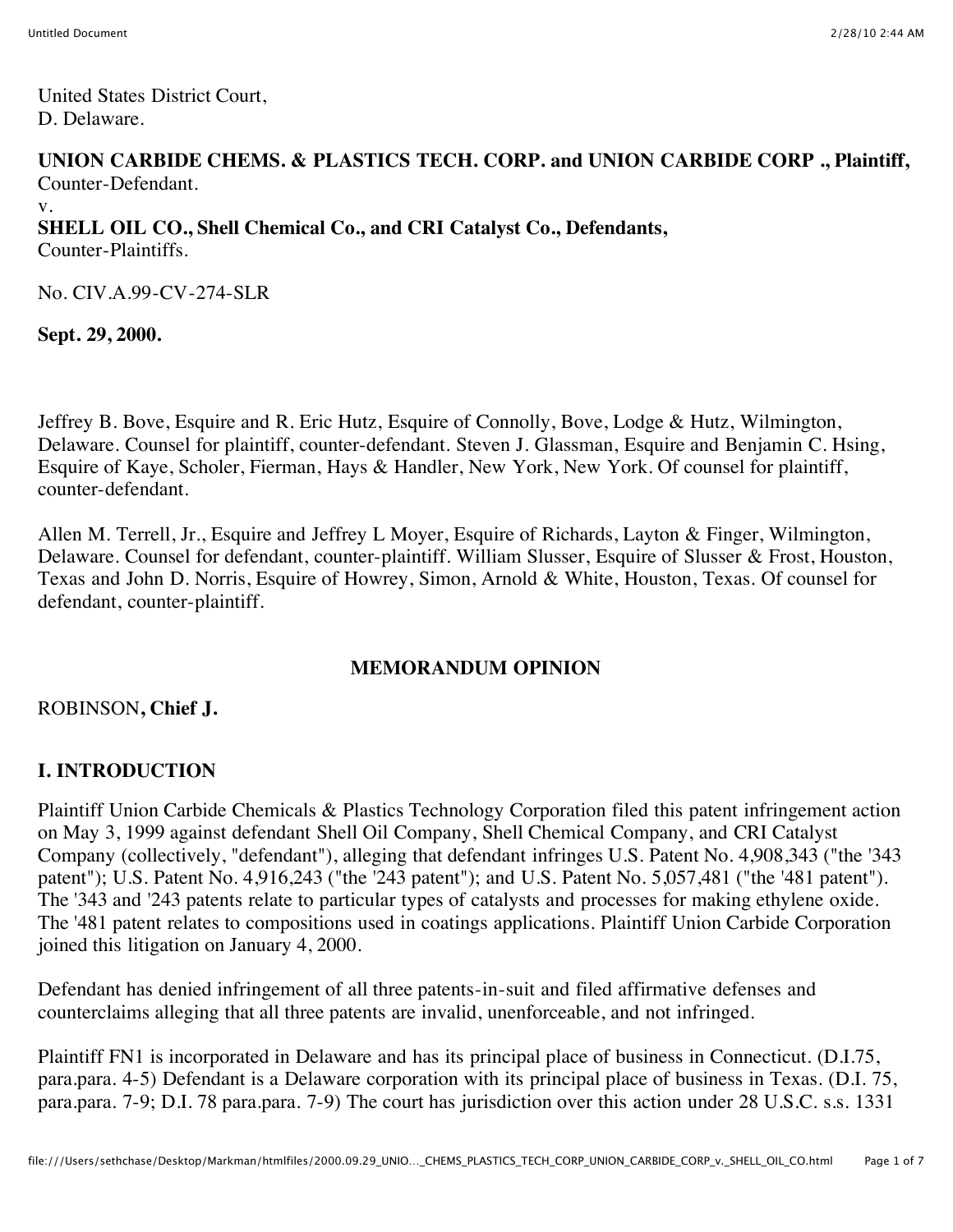and 1338. Venue is proper in this judicial district by virtue of 28 U.S.C. s.s. 1391(c) and 1400(b).

FN1. Union Carbide Chemicals & Plastics Technology Corporation and Union Carbide Corporation are hereinafter referred to collectively as "plaintiff."

Currently before the court is defendant's motion for partial summary judgment that claims 1, 2, and 7-11 of the '243 patent are invalid under 35 U.S.C. s. 102(b). (D.I.61) Both parties submitted extensive briefs accompanied by expert declarations. (D.I.62, 79, 91) Because the court finds there are genuine issues of material fact as to whether the original application of the '243 patent had a sufficient disclosure of the claimed invention, the court shall deny defendant's motion.

## **II. BACKGROUND**

Plaintiff is the assignee and owner of the '243 patent entitled "New Catalyst Composition and Process for Oxidation of Ethylene to Ethylene Oxide." (D.I.1, para.para. 17-19) The '243 patent application was filed on April 1, 1987, as a continuation of prior U.S. Patent Application Ser. No. 763,273, now abandoned, filed on Aug. 7, 1985, which was a continuation of U.S. Patent Application Ser. No. 497,231, now abandoned, filed on May 23, 1983, which was a continuation of application U.S. Patent Application Ser. No. 116,292, now abandoned, filed on Feb. 13, 1980, which was a continuation-in-part of U.S. Patent Application Ser. No. 21,727 ("the '727 application") filed Mar. 20, 1979, now abandoned. Plaintiff received an effective filing date of March 20, 1979, for the claims at issue here.

Defendant argues that plaintiff should not be entitled to the filing date of the '727 application because that application does not provide a written description of the subject matter of claims 1, 2, and 7-11. Defendant first argues that the '727 application fails to disclose, as an efficiency promoter for ethylene oxide catalysts, the mixture of cesium with lithium, sodium, or rubidium as described in claims 1, 2, and 8-11 of the '243 patent. Because the '727 application only specifically mentions cesium and potassium, defendant asserts that the inclusion of lithium, sodium, and rubidium invalidates those claims.

Defendant then argues that claim 7 of the '243 patent provides that cesium and potassium are present in a weight ratio of "from about 100:1 to about 1:100," but the '727 application only discloses a weight ratio from 25:1 to 1:25.

In order to assess defendant's claim of invalidity, the court will address each of defendant's allegations separately.

## **A. Does the Original Application Disclose Mixtures of Cesium with Elements Other than Potassium?**

Independent claims 1, 10, and 11 of the '243 patent recite a process for producing ethylene oxide using a silver-containing catalyst with a combination of cesium and "at least one other alkali metal selected from the group consisting of lithium, sodium, potassium, and rubidium ...." The '727 application specifically mentions only cesium and potassium as part of the silver-containing catalyst. Defendant thus argues that independent claims 1, 10, and 11 are invalid because they claim a silver-containing catalyst that can include lithium, sodium, and rubidium-elements not specifically mentioned in the '727 application.

Plaintiff claims that all references to cesium and potassium are statements of the preferred embodiment. Plaintiff points to language in the '727 application to refute defendant's narrow reading of the disclosure.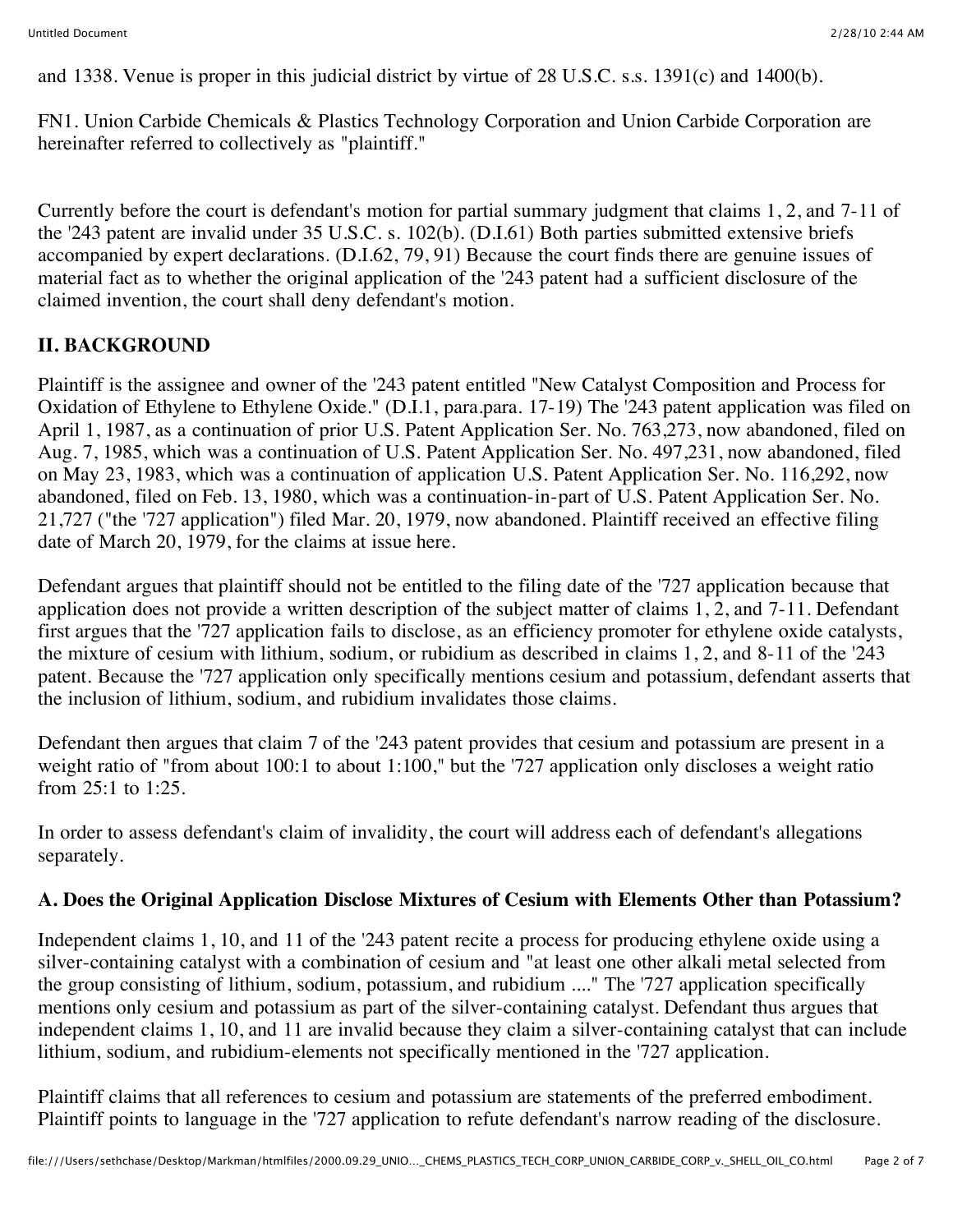This invention distinguishes over the prior art in the fact that the silver catalyst employed in manufacturing ethylene oxide utilizes at least two alkali metals each in an amount which will achieve a synergy in terms of ethylene oxide selectivity which is greater than has been contemplated or disclosed by any prior art.

(D.I. 162, EX. B at 16) (emphasis added). Plaintiff, through its expert, Dr. Michael Amiridis, claims that the above language is consistent with the position that the written description provides support for the claims. Amiridis asserts that because lithium, sodium, potassium, rubidium, cesium, and francium are among the only six known alkali metals, one of ordinary skill in the art reading the original application would understand that application to disclose, among other things, combinations of cesium with other of the known alkali metals. (D.I.80, para.para. 6, 14) Amiridis notes that one of skill in the art would know not to include francium among the alkali metals because francium is a rare, radioactive element with a half-life of only twenty-one minutes. ( Id. para. 6)

Defendant argues that plaintiff's position focuses on one single sentence of the application and ignores the rest of the application. Moreover, defendant says that Amiridis "embarks on a seven-paragraph analysis of extrapolation, interpolation, and multiple assumptions about what the disclosure would apparently teach one skilled in the art ...." (D.I. 90 at 5)

#### **B. Does the Original Application Disclose That Cesium and Potassium Can Be Present in a Weight Ratio of About 100:1 to About 1:100?**

Defendant argues that claim 7 is invalid because the '727 application does not disclose mixtures of cesium and potassium in a weight ratio other than from  $25:1$  to  $1:25$  while claim 7 claims weight ratios from about 100:1 to about 1:100.

Plaintiff claims that the preferred ratio is from about 25:1 to 1:25 while the claimed ratio can be greater. Plaintiff points to the following language in the '727 application:

Since it is known that for silver catalysts containing alkali metal the efficiency response goes through a maximum with increasing alkali, the upper concentration limit of cesium and potassium can be readily determined by a series of experiments with catalysts containing successively larger amounts of either cesium or potassium as follows ....

(D.I. 80, Ex. B at 18) The application goes on to describe a set of experiments one can use to calculate the upper concentration limit. Plaintiff argues that the original application thus teaches that the relative amounts of cesium and potassium includes the 100:1 to 1:100 ranges as well as the subset ratio of 25:1 to 1:25.

Defendant argues that plaintiff confuses the enablement and written description requirements by pointing to a series of experiments to get to the upper concentration limit. Defendant claims that plaintiff failed to show that it was in possession of the invention at the time of the '727 application.

## **III. STANDARD OF REVIEW**

A court shall grant summary judgment only if "the pleadings, depositions, answers to interrogatories, and admissions on file, together with the affidavits, if any, show that there is no genuine issue as to any material fact and that the moving party is entitled to judgment as a matter of law." Fed.R.Civ.P. 56(c). The moving party bears the burden of proving that no genuine issue of material fact exists. *See* Matsushita Elec. Indus.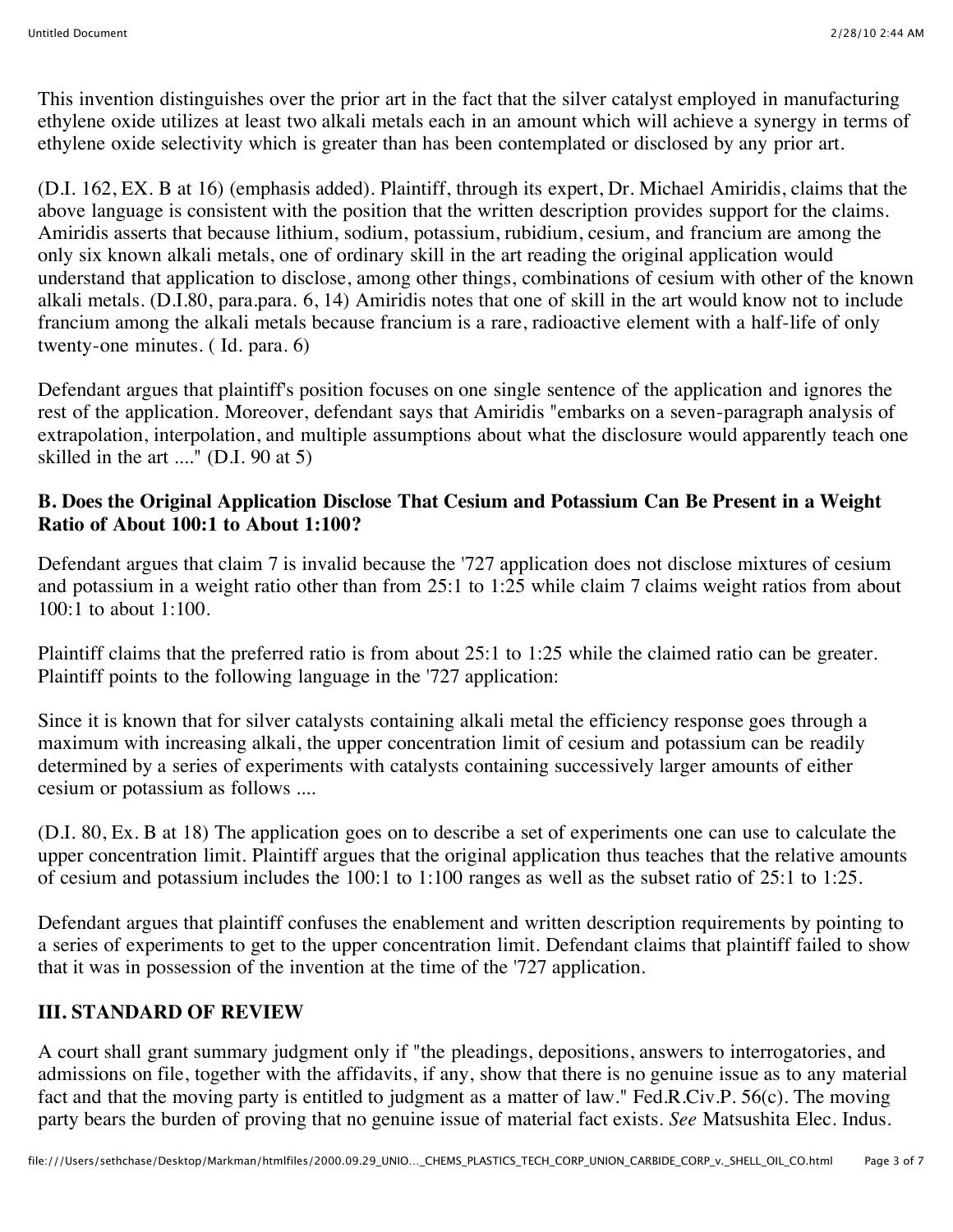Co. v. Zenith Radio Corp., 475 U.S. 574, 586 n. 10 (1986). "Facts that could alter the outcome are 'material,' and disputes are 'genuine' if evidence exists from which a rational person could conclude that the position of the person with the burden of proof on the disputed issue is correct." Horowitz v. Federal Kemper Life Assurance Co., 57 F.3d 300, 302 n. 1 (3d Cir.1995) (internal citations omitted). If the moving party has demonstrated an absence of material fact, the nonmoving party then "must come forward with 'specific facts showing that there is a genuine issue for trial." ' Matsushita, 475 U.S. at 587 (quoting Fed.R.Civ.P. 56(e)). The court will "view the underlying facts and all reasonable inferences therefrom in the light most favorable to the party opposing the motion." Pennsylvania Coal Ass'n v. Babbitt, 63 F.3d 231, 236 (3d Cir.1995). The mere existence of some evidence in support of the nonmoving party, however, will not be sufficient for denial of a motion for summary judgment; there must be enough evidence to enable a jury reasonably to find for the nonmoving party on that issue. *See* Anderson v. Liberty Lobby, Inc., 477 U.S. 242, 249 (1986). If the nonmoving party fails to make a sufficient showing on an essential element of its case with respect to which it has the burden of proof, the moving party is entitled to judgment as a matter of law. *See* Celotex Corp. v. Catrett, 477 U.S. 317, 322 (1986).

# **IV. DISCUSSION**

Defendant claims that the '243 patent is invalid under 35 U.S.C. s. 102(b) which provides: "A person shall be entitled to a patent unless ... the invention was ... in public use or on sale in this country, more than one year prior to the date of the application for patent in the United States." It is undisputed that August 8, 1978, is the date of first commercial use by plaintiff. (D .I. 79 at 2) It is also undisputed that the '727 application was filed on March 20, 1979, less than one year after the first public use of the catalyst. Thus, the issue is whether plaintiff is entitled to that March 20, 1979 filing date. Defendant claims that the '727 application does not satisfy the 35 U.S.C. s. 112 written description requirement.

The court is familiar with the nuances of the written description requirement. *See* Biacore v. Thermo Bioanalysis Corp., 79 F. Supp .2d 422, 466-69 (D.Del.1999). For a later-filed patent to be entitled to the filing date of an earlier patent, the disclosure of the earlier patent must comply with the written description requirement of 35 U.S.C. s. 112. *See* Suntiger, Inc. v. Scientific Research Funding Group, 189 F.3d 1327, 1334 (Fed.Cir.1999). To satisfy this requirement, the disclosure of the earlier-filed application "must reasonably convey to one of skill in the art that the inventor possessed the later-claimed subject matter at the time the patent application was filed." Tronzo v. Biomet, Inc., 156 F.3d 1154, 1158 (Fed.Cir.1998); *see also* Vas-Cath Inc. v. Mahurkar, 935 F.2d 1555, 1563-64 (Fed.Cir.1991) (stating that the written description requirement is "broader than to merely explain how to 'make and use'; the applicant must also convey with reasonable clarity to those skilled in the art that, as of the filing date sought, he or she was in possession of the invention." (emphasis in original)); Hoechst Celanese Corp. v. BP Chems. Ltd., 844 F.Supp. 336, 340 (S.D.Tex.1994) ("The test for the written description requirement is not whether a skilled artisan would have known that lithium iodide was 'suitable' in similar processes; the test is whether the artisan would have known, from reading the description, that the inventor of the '73 application did know of this suitability-and hence had possession of this invention." (emphasis in original)). For possession to be demonstrated, a disclosure must "describe the invention[ ] with all its claimed limitations." *Lockwood,* 107 F.3d at 1572.

While the meaning of terms, phrases, or diagrams in a disclosure is to be explained or interpreted from the vantage point of one skilled in the art, all the limitations must appear in the specification. The question is not whether a claimed invention is an obvious variant of that which is disclosed in the specification. Rather, a prior application itself must describe an invention, and do so in sufficient detail that one skilled in the art can clearly conclude that the inventor invented the claimed invention as of the filing date sought.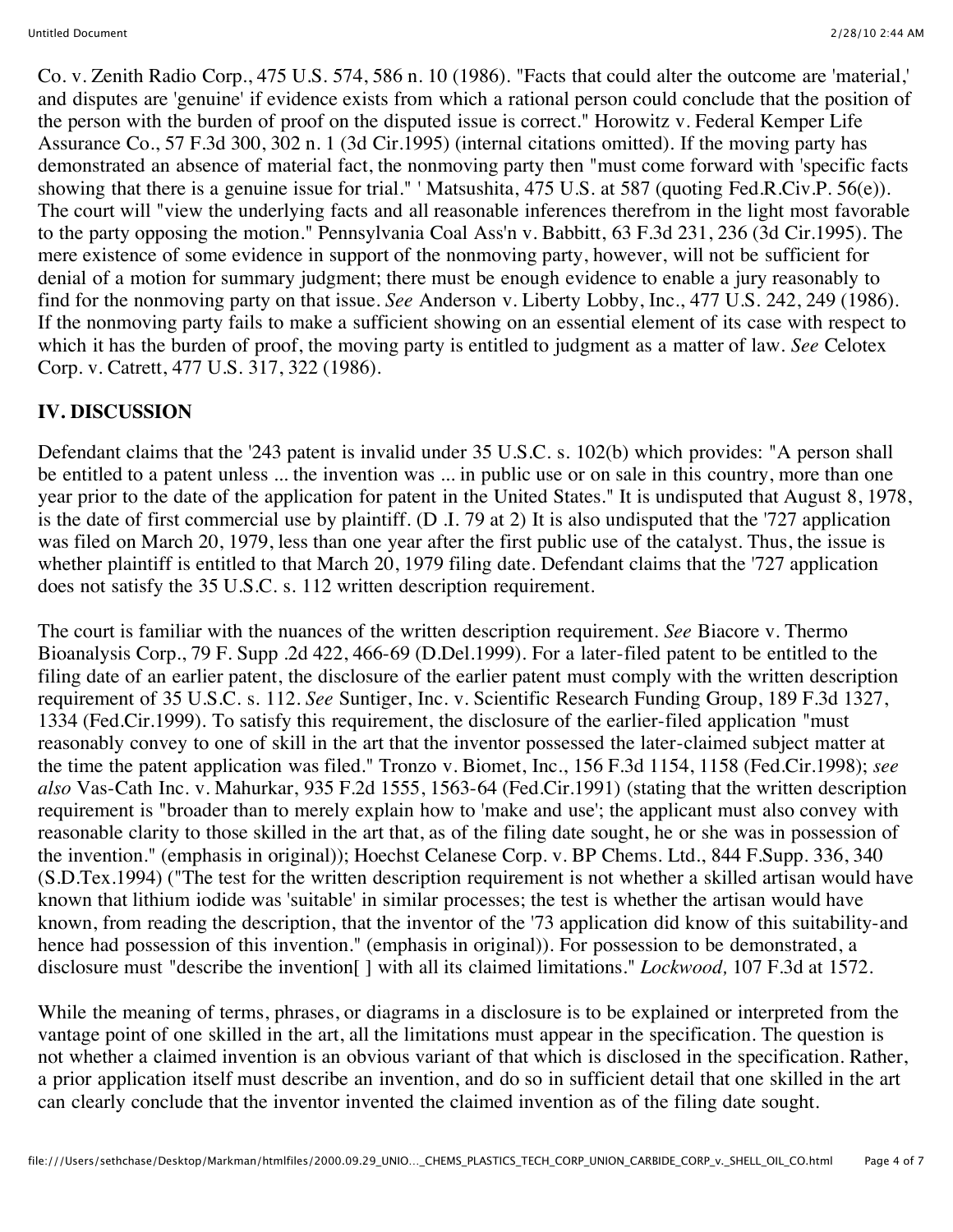*Id.; see also* In re Alton, 76 F.3d 1168, 1172 (Fed.Cir.1996) (stating that in order to satisfy the written description requirement a patent must " 'clearly allow persons of ordinary skill in the art to recognize that [the patentee] invented what is claimed ." ' (quoting In re Gosteli, 872 F.2d 1008, 1012 (Fed.Cir.1989))). The claimed invention, however, need not be described *in ipsis verbis* in order to satisfy the written description requirement. *See* Application of Lukach, 58 C.C.P.A. 1233, 442 F.2d 967, 969 (C.C.P.A.1971).

The written description requirement is separate and distinct from the enablement requirement. *See* Vas-Cath Inc., 935 F.2d at 1563-64. A specification that enables the practice of an invention as broadly as it is claimed need not necessarily describe the claimed invention. *See* id. at 1561. As the Federal Circuit's predecessor court, the Court of Customs and Patent Appeals ("CCPA"), explained:

Where the specification discusses only compound A and contains no broadening language of any kind ... [t]his might very well enable one skilled in the art to make and use compounds B and C; yet the class consisting of A, B, and C has not been described.

Application of DiLeone, 58 C.C.P.A. 925, 436 F.2d 1404, 1405 n .1 (C.C.P.A.1971) (emphasis in original). "That a person skilled in the art might realize from reading the disclosure that such a step is possible is not sufficient indication to that person that the step is part of the applicant's invention." In re Winkhaus, 527 F.2d 637, 640 (C.C.P.A.1975) (emphasis in original). This does not mean, however, that a claimed invention cannot broaden the literal aspects of an earlier-filed application. In this regard, the CCPA in In re Smythe, 480 F.2d 1376 (C.C.P.A.1973) posed the following hypothetical:

If the original specification of a patent application on the scales of justice disclosed only a 1-pound "lead weight" as a counterbalance to determine the weight of a pound of flesh, we do not believe the applicant should be prevented, by the so-called "description requirement" of the first paragraph of s. 112, or the prohibition against new matter of s. 132, from later claiming the counterbalance as a "metal weight" or simply as a 1-pound "weight," although both "metal weight" and "weight" would indeed be progressively broader than "lead weight," including even such an undisclosed, but obviously art-recognized equivalent, "weight" as a pound of feathers. The broader claim language would be permitted because the description of the use and function of the lead weight as a scale counterbalance in the whole disclosure would immediately convey to any person skilled in the scale art the knowledge that the applicant invented a scale with a 1 pound counterbalance weight, regardless of its composition.

#### *Id.* at 1384.

Compliance with the written description requirement is a question of fact that must be determined on a case-by-case basis. *See* Vas-Cath Inc., 935 F.2d at 1562; In re Wertheim, 541 F.2d 257, 262 (C.C.P.A.1976) ("the primary consideration is factual and depends on the nature of the invention and the amount of knowledge imparted to those skilled in the art by the disclosure."). In order to succeed, a challenger must provide clear and convincing evidence that persons skilled in the art would not recognize in the disclosure a description of the claimed invention. *See* In re Alton, 76 F.3d at 1175.

## **A. There Is a Genuine Issue of Material Fact Whether the '727 Application Discloses Mixtures of Cesium with Elements Other than Potassium.**

Here, the issue is whether the '727 application discloses mixtures of cesium with alkali metals other than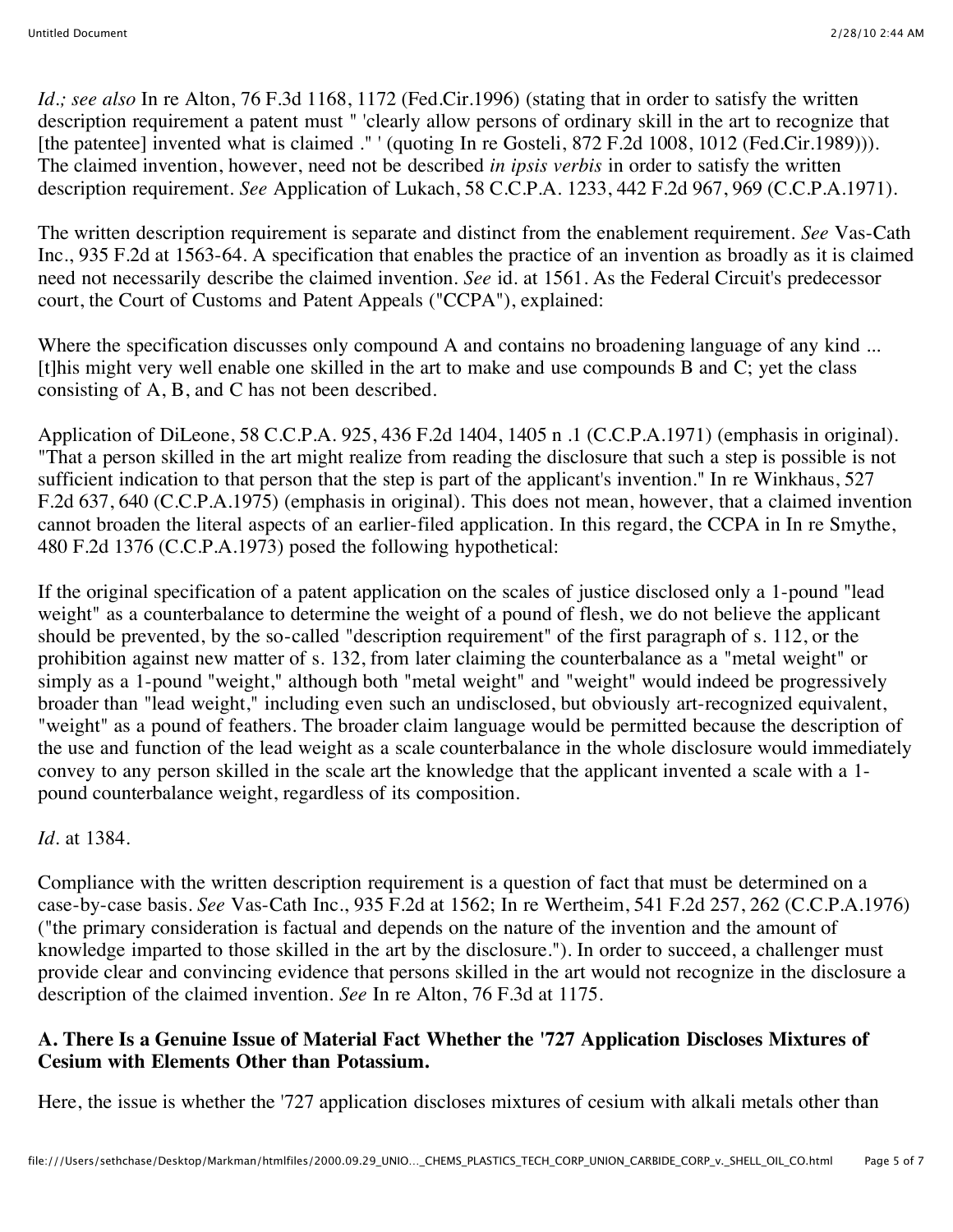potassium. Only cesium and potassium are described in the '727 application. The court finds, however, that there is a genuine issue of material fact as to whether one of ordinary skill in the art who read the '727 application would understand it to include alkali metals other than potassium.

A reasonable juror could find support for that conclusion. The '727 application specifically states:

This invention distinguishes over the prior art in the fact that the silver catalyst employed in manufacturing ethylene oxide utilizes at least two alkali metals each in an amount which will achieve a synergy in terms of ethylene oxide selectivity which is greater than has been contemplated or disclosed by any prior art.

(D.I. 162, EX. B at 16) (emphasis added). Dr Amiridis, in his declaration, stated that there are only six known alkali metals. He further explained that one of skill in the art would have known that the "at least two alkali metals" language included lithium, sodium, and rubidium as alternatives to, or in addition to cesium or potassium being present in the silver-containing catalyst. (D.I. 80 at 5)

The '727 application only describes cesium and potassium, but the broadening language of "at least two other alkali metals" is sufficient to create a genuine issue of material fact. Thus, defendant's motion for summary judgment that claims 1, 10, and 11 are invalid is denied. FN2

FN2. Claims 2, 8, and 9 are dependent claims that derive from claim 1. To the extent that their invalidity stems from the invalidity of claim 1, defendant's motion for summary judgment of invalidity is denied to those claims as well.

#### **B. There Is a Genuine Issue of Material Fact Whether Cesium and Potassium Can Be Present in Weight Ratio of About 100:1 to About 1:100**

Claim 7 of the '243 patent provides that cesium and potassium are present in a weight ratio of "from about 100:1 to about 1:100." The '727 application, however, only specifically describes a weight ratio from 25:1 to 1:25. Nevertheless, plaintiff has not met its burden of providing clear and convincing evidence that persons skilled in the art would not recognize in the disclosure a description of potassium and cesium present at a weight ratio from about 100:1 to about 1:100.

Instead of specifying the upper concentration limit of cesium and potassium, the '727 application describes in detail a set of experiments to determine that limit. Dr. Amiridis stated in his declaration that those experiments fully teach that "the relevant amounts of cesium and potassium encompass all relevant amounts sufficient to increase the efficiency of ethylene oxide production to a value greater than that obtainable from using a catalyst containing a respective amount of either one alone including, but not limited to, a subset weight ratio from about 100:1 to about 1:100." Dr. Amiridis' statement is sufficient to create a genuine factual dispute. Plaintiff, through its expert, Paul J. Conn, failed to adequately dispute this issue for summary judgment purposes. Whether the series of experiments describes the invention in sufficient detail to allow persons of ordinary skill in the art to recognize that the patentee invented a catalyst wherein the cesium and potassium are present in such a weight ratio is an issue for a jury to decide. Thus, defendant's motion for summary judgment that claim 7 is invalid is denied.

## **V. CONCLUSION**

For the foregoing reasons, the court shall deny defendant's motion for summary judgment that claims 1, 2,